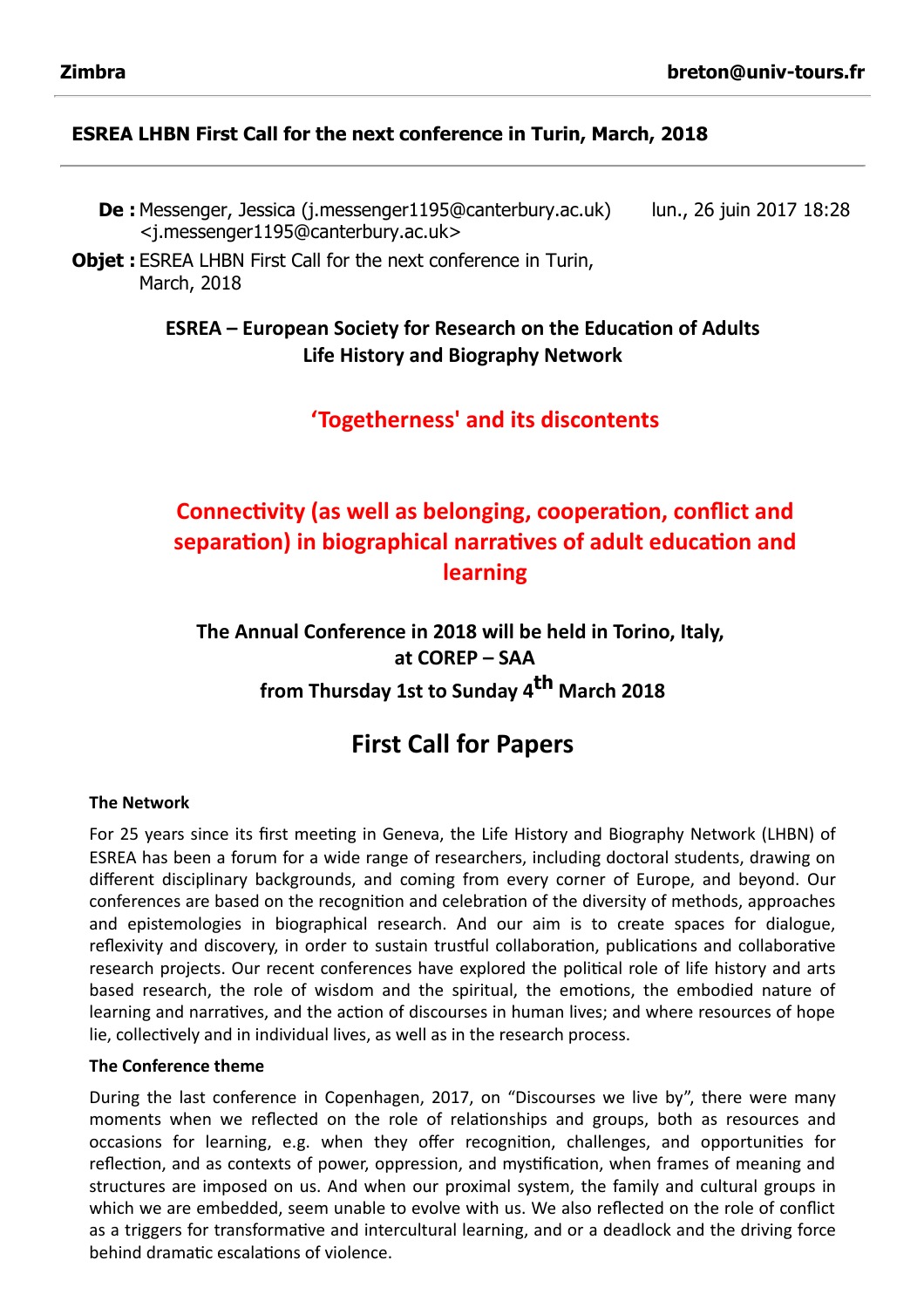We are social and communicating beings: in fact, we are born in a human group, a family, whatever this term might mean, across different cultures, and we become part of many groups, communities, teams, organizations, associations. Every time we engage with the new and different we have to learn how to position ourselves in connection to others, and to the whole. We also learn how to separate, to individuate, to take a distance, to be able to transform ourselves, and our relationships, in a healthier, safer, more respectful and rewarding ways. Separation as well as togetherness lie at the root of human flourishing. Our narratives can sustain, celebrate, or challenge the I, and the Us, in building individual and collective identities.

By researching learning biographies, we can discover many references to experiences of belonging, and to their role in shaping experience and meaning, and how they are part of the construction of knowledge, identity, awareness, and coordinated action. Togetherness can be a filter to read human lives, at an intermediate (meso) level in relation (and maybe connecting) the subjective (micro) level with the larger context (macro). But separation from families, from the known and familiar, is important too in building new, even liberated identities and for understanding ourselves in the world

So, we have decided to focus the next conference (1‐4 March 2018) on the place and nature of togetherness in learning lives, and how it becomes part of our research. And of the discontents – echoing Freud – that can surround such experience. We want to consider the learning potential of dialogue as well as of breakdown and conflict, at a time characterized by many experiences of disconnection and reciprocal mistrust, of violence, and refusal to engage with the other except in negative ways. When groups become 'immune' from the other, offering protection and belonging but at the expense of any capability to engage with diversity and otherness, and to learn from them.

We want to consider different kinds of human groups, their origins, their processes of construction and destruction, and of potential evolution and transformation: is there a form of group learning, when we consider a group as a 'Mind', i.e. a system of ever changing interconnections that develops information of its own? (Bateson, 1972)

Various themes can intersect: of class, religion, ethnicity, nationality, age, gender, sexual orientation etc. and how individuals can make a difference within the groups they compose, or can feel that development is only possible through separation. Homogeneity and heterogeneity are always present, and the way they are managed can favour learning or hinder and block it, e.g. when one's characteristics become reasons for marginalization, symbolic violence, bullish behaviour, etc.

Perhaps we need new ways of conceiving connectedness, to help in building more open communities and to revitalize educational processes, and or research, as social and communicative human endeavours, and to enhance our humanity, across difference, and against overly narrow and constraining ideas of belonging. And for strengthening democratic processes in contexts of life, work, and learning. Biographical research emphasizes subjectivity, and the possibility of telling one's story, as a way to illuminate individual life experience and trajectories; this continues to be an important focus for us as researchers, but we also need to consider how we can together build better contexts to sustain transformation as well as continuity, at all levels.

As frequently discussed in previous conferences in Milan, Canterbury and Copenhagen, new conversations, models and methods are needed to highlight the auto/ biographical origins of what is essential for a good life, and for a just society; this goes back to our experiences during childhood, adolescence, youth and adulthood, encompassing formal education, as well informal and workplace learning, and experiences of political engagement. A class, a party, an association, a group of friends, our family of origin as well as the family we created, like a working team, can play an important role: the conference will be a space for us to think about such experiences together, hence realizing this same process in our conversations, to seek to illuminate where resources for learning can lie and how we make sense of them, in the lives of those with whom we research, as well as our own.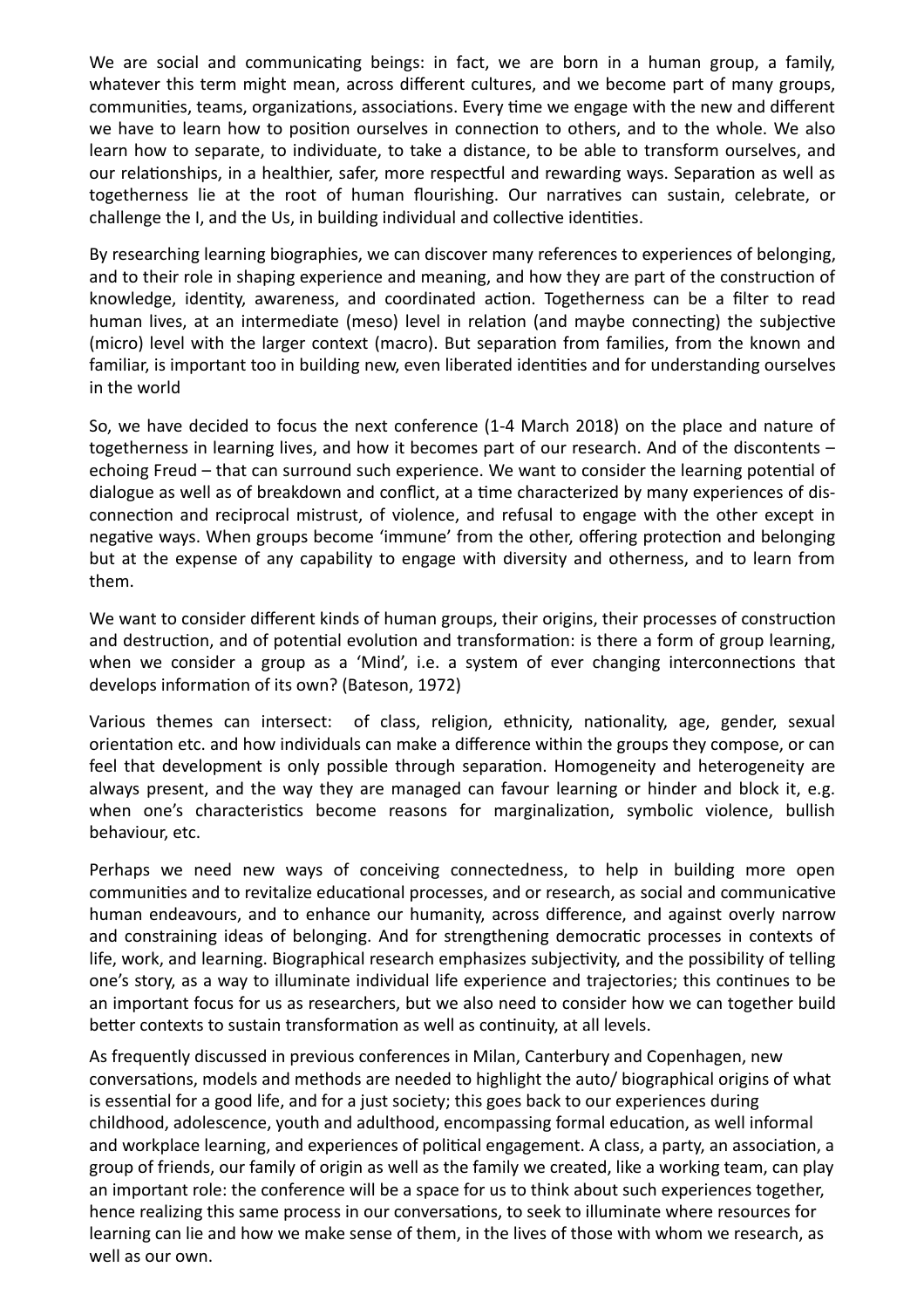#### Some questions

What kind of learning emerges from the experiences of connectedness? Do groups, families, teams, and organizations 'learn'? How did it have an influence in our lives, and the lives we search?

What of separation processes and their place in learning?

Can life-based or narrative research itself enhance togetherness, and if so how, in which conditions and with what effects?

What are the conditions that enable people to learn within relational systems, and to transform them?

Can adult education and learning profit from a better knowledge of these issues? If so, how?

Is togetherness a motivator towards adult learning, and does education enhance togetherness?

What are, on the contrary, are the potential manifestations of dis-connection, and with what implications?

Can togetherness become a delusion, a mystification, a prison of the mind, or an obstacle in a world that celebrates individualism?

#### Our Scientific Committee

Alan Bainbridge, Laura Formenti, Linden West (conveners of the Network)

Michel Alhadeff‐Jones, Rob Evans, Agnieszka Bron, Barbara Bruschi, Lorenza Garrino, Patrizia Lemma, Barbara Merrill, Emanuela Guarcello, José Gonzalez Monteagudo, Hazel Reid, Marianne Høyen and Hazel Wright.

Members of the Scientific Committee come from Italy, Germany, Spain, Sweden, Switzerland, and the United Kingdom; all of us are committed to facilitate communication across the different languages, to create a learning inclusive community and to offer good critical space for early as well as expert researchers.

### The location of the Conference

The conference will be held in Turin in COREP at SAA.

COREP is a non-profit consortium founded in 1987. One of the few consortia who provided a link with the Piedmont's higher education system (University of Turin, University of Eastern Piedmont, Polytechnic of Turin), COREP implements initiatives of collaboration between those Institutions, the world of manufacturing and services, and Local Authorities in three main fields: specialist and high-level advanced training (in all fields, from medicine to journalism, to engineering), innovation support and services for Consortium Members.

SAA (Scuola di Amministrazione Aziendale-Business School) was founded in 1957. The School of Management was one of the first and leading examples of strategic interaction between the academic world and the business world in the training and education of the managers of tomorrow. SAA has always been characterized by its capacity for innovation, where new educational methods have been tested and developed both for teaching and management training. SAA, which is a part of the University of Turin, has organized interdisciplinary projects on all the different aspects of management: it was and is today the link between the world of research, higher education and the economic world. .

SAA is structured as a campus located in the south-east of Turin, easily reachable from the center of the city by car, by public transport: underground and bus.

SAA Via Ventimiglia, 115, 10126 Torino Subway Station LINGOTTO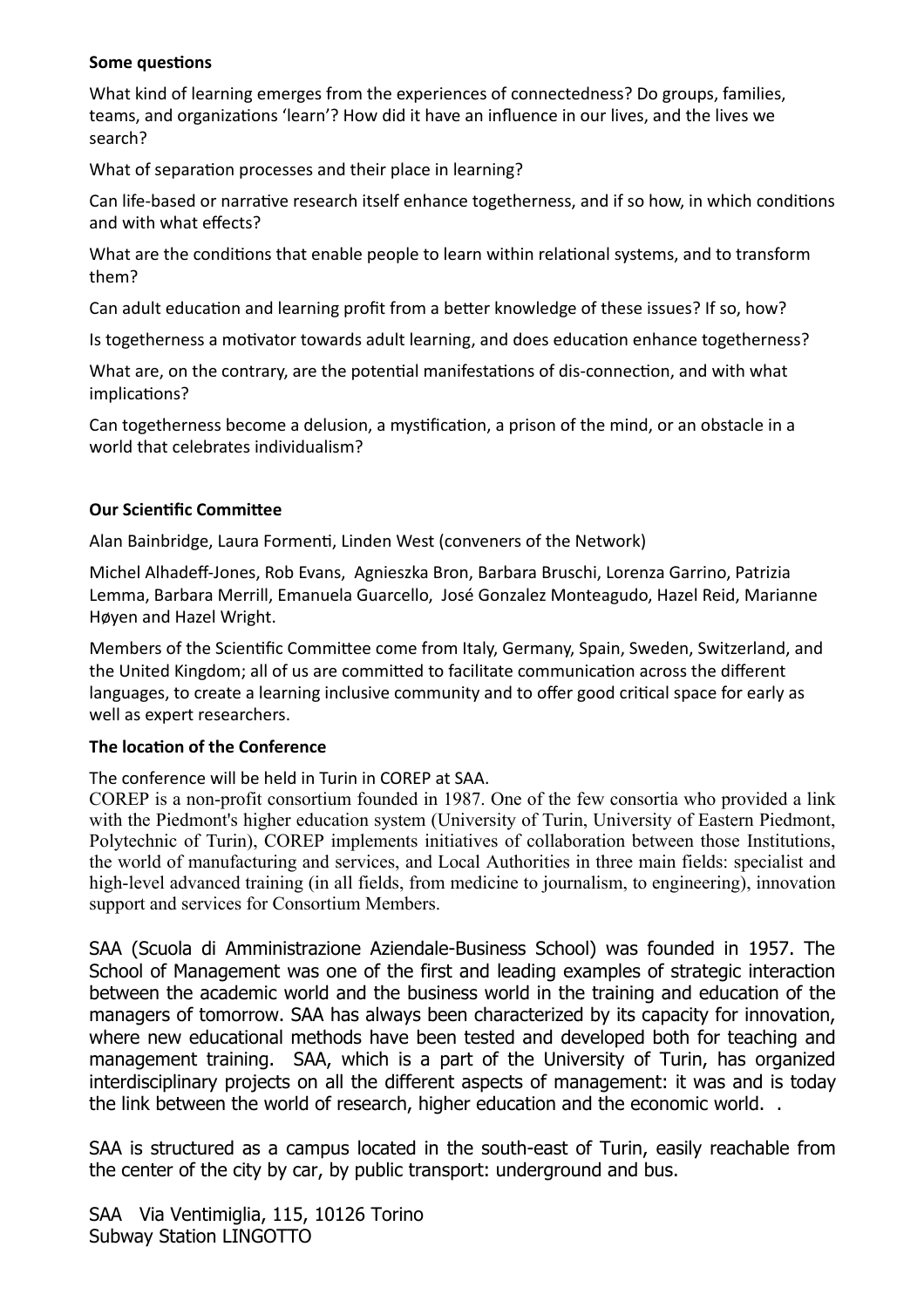Deadline for submission of abstracts for papers and proposals for symposia/workshops:

# 9<sup>th</sup> October 2017

Please send your proposals to: [esrea2018@corep.it](mailto:esrea2018@corep.it)

Abstracts (WORD format) should have no more than 500 words, Times New Roman, 12 points. The title of the abstract should be clear. Your name, institutional affiliation, phone and email should NOT be included in the abstract, but be on a separate page.

Proposals for papers, symposia, workshops, or posters will be blind reviewed; acceptance will be announced by **mid November 2017**.

Final papers (3000 – 5000 words) should be submitted by  $31st$  January 2018.

Detailed information will be made available later on the conference website.

#### Conference languages are English and French

ESREA's language policy is inclusive. Abstracts for the peer‐review process may be in English or French. Papers and presentations will be welcome in French as well as English. Where possible, a short (1000‐1500 word) summary in English should be provided.

For French, German, Italian speakers (and for all others): slides in English or bilingual are recommended. Professional translation is not provided during the conference, instead we will use the linguistic skills of colleagues to facilitate dialogue. Tolerance, respect, mutual support and curiosity will do the rest. It is important to notice that speakers requiring some element of translation or explanation must accept that they can say less in the allotted time: they should plan for this, perhaps by providing essential information in the form of a hand-out, for example.

### For further information, please write to:

Dr Alan Bainbridge: ; [alan.bainbridge@canterbury.ac.uk](mailto:alan.bainbridge@canterbury.ac.uk); Professor Laura Formenti: [laura.formenti@unimib.it](mailto:laura.formenti@unimib.it); Professor Linden West: [linden.west@canterbury.ac.uk](mailto:linden.west@canterbury.ac.uk); Professor Lorenza Garrino: [lorenza.garrino@unito.it](mailto:lorenza.garrino@unito.it)

Conference website link: [www.uep.corep.it/esrea2018](http://www.uep.corep.it/esrea2018)

Professor Linden West PhD FRSA Director of the MPhil/PhD programme Faculty of Education Canterbury Christ Church University North Holmes Road Canterbury, Kent CT1 1QU, United Kingdom Phone 044 (0)1227 782732 email address [linden.west@canterbury.ac.uk](mailto:linden.west@canterbury.ac.uk)

West L (2016) Distress in the city: racism, fundamentalism and a democratic education, London: Trentham Books/IOE Press is now available. https://joepress.co.uk/books/social-justice-equality-and-human-rights/distress-in-the-city/

'In this brilliant and prescient book, Linden West, explores the ways in which people make, and are not just made by, history. ... West does much to reclaim 'ordinary people's role in civic and cultural renewal, in creating new forms of localism – in which character, responsibility, vocation and hope can thrive' (p. 166). This book is a call to us all to think hard about a workable multiculturalism (Sharon Clancy, University of Nottingham, UK International Journal of Lifelong Education, Vol 35, Issue 2, pages 1-3 2016-07-08)

'[Linden West] seeks messages of hope from attempts by people to work together and recognise common aims and aspirations in the kind of civic renewal which is firmly based on communal values. He echoes the view of Richard Tawney that democracy is "unstable" where merely political. It must, for harmony and social health, be connected to every element of community life…. It is a powerful